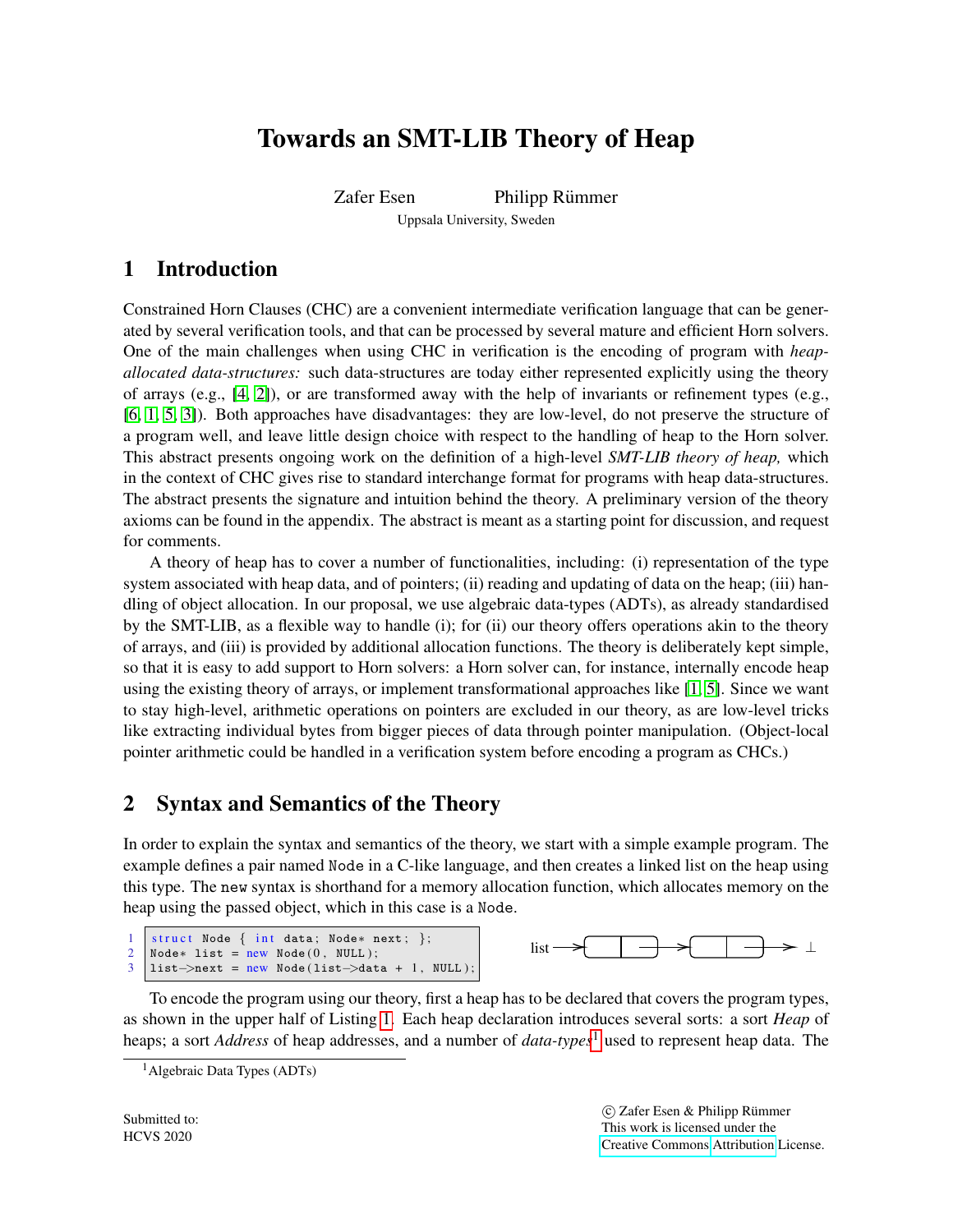<span id="page-1-0"></span>Listing 1: An SMT-LIB declaration of a *Heap* and CHC for the example program given in Prolog syntax. Note that all variables are implicitly universally quantified with the correct sort (e.g., ∀h : *Heap* etc.). The clauses are given in Prolog notation for the sake of brevity, which could also be written in SMT-LIB.

```
1 (declare-heap)
 2 Heap Example 2 Heap soft heap soft to declare the heap soft to declare 3 Address
       Address : \therefore hame of the Address sort to declare
 4 Object ; object sort, usually one of the data-types
 5 (WrappedInt 0) ; the default object stored at unallocated addresses (Object 0) (Node 0)) ; data-types
 6 ( ( Object 0) ( Node 0 )) ; data-types<br>7 ( ( ( VrappedInt ( getInt Int ) ) ; constructor
       \left(\left(\texttt{(WrappedInt }\texttt{Int }\texttt{Int})\right)\right) ; constructors for sort Object
 8 (WrappedNode (getNode Node))
9 (WrappedAddr (getAddr Address)))<br>10 ((Node (data Int) (next Address)
       (( Node (data Int) (next Address )))) ; constructors for sort Node
11 ; CHC below are given in Prolog notation instead of SMT–LIB syntax for brevity.
\begin{array}{c|c} 12 & \text{I1} (\text{emptyHeap}) \\ 13 & \text{I2} (\text{ar.}_1, \text{ar.}_2) \end{array}13 \mid I2(\text{ar.}1, \text{ar.}2) :- I1(h), \text{ar} = \text{allocate}(h, \text{ WrappedNode}(Node(0, \text{NULL}))).14 I3(h, list, n) :- I2(h, list), n = getNode(read(h, list)).
15 false : I2(h, list), 'valid(h, list).16 \vert false :- I2(h, list), !isWrappedNode (\text{read}(h, \text{ list})).
17 I4(ar, 1, list, n, ar, 2) : I3(h, list, n),<br>18 ar = \text{allocation. WranpedNode(Node(data(n)+1))}ar = allocate(h, WrappedNode(Node(data(n)+1, NULL))).
19 \begin{array}{|l|l|} \hline 15(h1, 1ist) & :& -14(h, 1ist, n, p), \ \hline x = data(getNode(result, 1ist))), \hline \end{array}x = data ( getNode ( read ( h, list ) ) ),
21 h1 = write (h, list, WrappedNode (Node (x, p))).<br>22 false :- I4(h, list, n, p
\begin{array}{ccc} 22 & \text{false} & \text{:= } 14(\text{h}, \text{ list}, \text{n}, \text{p}), \text{ 'valid}(\text{h}, \text{ list}). \\ 23 & \text{false} & \text{:= } 14(\text{h}, \text{ list}, \text{n}, \text{p}), \text{ 'isWrappedNode}(\text{r}) \end{array}false : I4(h, list, n, p), !isWrappedNode (read(h, list)).
```
data-type declaration is integrated into the heap declaration because heap objects naturally have to store heap addresses, but is otherwise equivalent to a declare-datatypes command in SMT-LIB 2.6.

Data-types are used to represent the hierarchy of types on the heap, and allow us to have just a single sort for all objects on the heap. Consider the example program, in which type int maps to the mathematical integers *Int*, pointer types are stored using sort *Address*, and we can represent the Node type using a data-type *Node* with two fields *data* and *next*. We can assume that the only types stored on the heap are *Int*, *Node*, and *Address*. Again using data-types, these sorts can be *wrapped* to be represented as a single *Object* sort. In the declaration of the *Heap* in Listing [1,](#page-1-0) the *Object* sort is defined as a data-type with wrappers for each possible sort on the heap (lines 7–9), and *Node* as a record with a single constructor (line 10). To get back the data stored in an object, a single selector is defined for each wrapped sort, which is named a *getter*.

Data-types are a clean and flexible way to represent types in programs. In C, note that nested structs, enums, and unions can all easily be mapped to data-types, while recursive data-types could be used for strings or arrays (although it is probably more efficient to natively integrate the theory of arrays for this purpose). Inheritance in Java-like languages can be represented through a *parent* field added to subclasses, and multiple-inheritance in C++ through multiple *parent* fields; sub-typing becomes explicit.

#### 2.1 Encoding in Horn Clauses

The example program can be encoded in Horn clauses using Prolog notation as given in Listing [1,](#page-1-0) and the used operations are introduced in Section [2.2.](#page-2-0)

Line 12 creates an empty heap term, and in line 13, memory is allocated on the heap using a zeroinitialised Node *Object*. Allocation returns a pair: the new heap after allocation (ar.\_1), and the address of the allocated location (ar.\_2), which in SMT-LIB can be handled through a further datatype *AllocationResult*. The returned *Address* value ar.\_2 is assigned to list.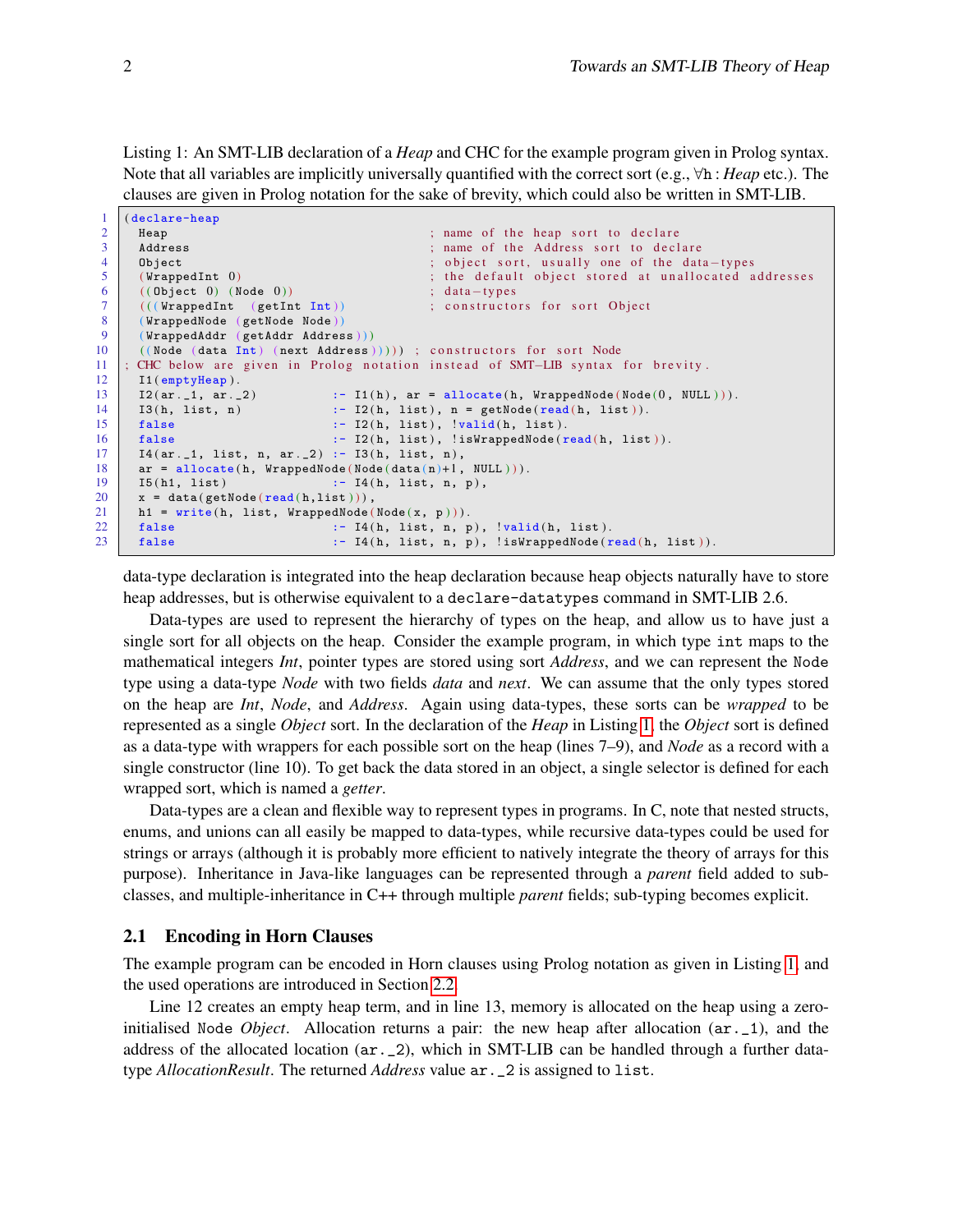| nullAddress : () |                                                                  | $\rightarrow$ Address                                          |
|------------------|------------------------------------------------------------------|----------------------------------------------------------------|
| emptyHeap : ()   |                                                                  | $\rightarrow$ Heap                                             |
|                  | allocate : $Heap \times Object$                                  | $\rightarrow$ <i>Heap</i> × <i>Address</i> (Allocation Result) |
|                  | read: $Heap \times Address$                                      | $\rightarrow$ Object                                           |
|                  | write : Heap $\times$ Address $\times$ Object $\rightarrow$ Heap |                                                                |
|                  | valid : $Heap \times Address$                                    | $\rightarrow$ Bool                                             |

<span id="page-2-1"></span>Table 1: Functions and predicates of the theory

On line 14, list is read from the heap and the returned Node is stored in the temporary variable n, and lines 15–16 assert that this heap access is safe. In C, such checks are relevant for each read and write, due to the possibility of pointer casts and of uninitialised pointers, whereas in Java corresponding checks should be added for reference typecasts. Line 15 can be read as: "It is not the case that I2 holds and *Heap* h at *Address* list is unallocated." Line 16 ensures that the read *Object* is actually of type Node, using the tester available for each data-type constructor. Lines 22–23 contain similar checks for the other heap accesses in the program.

The clause at lines 17-18 allocates memory for the second Node, and assigns the returned *Address* to the temporary variable p (i.e., the last argument of I4). Lines 19–21 update the list's next field, by creating a new Node where the data field remains the same, and the next field is assigned the value of p. The constructed Node is then wrapped and written to the the *Address* pointed to by list.

Representing all pointer types using the single sort *Address*simplifies the theory; however, an *Address* has no associated type information. This is closer in semantics to languages like C, where casts between arbitrary pointer types are possible; in languages with a stronger type system, like Java, some memory safety assertions (e.g., lines 16 and 23 in Listing [1\)](#page-1-0) can be turned into *assumptions,* since those properties are guaranteed by the type system.

#### <span id="page-2-0"></span>2.2 Functions and Predicates of the Theory

Functions and predicates of the theory are given in Table [1.](#page-2-1) Function nullAddress returns an *Address* which is always unallocated/invalid, while emptyHeap returns the *Heap* that is unallocated everywhere.

Function allocate takes a *Heap* and an *Object*, and returns an *AllocationResult*. *AllocationResult* is a data-type representing the pair  $\langle \text{Heap},\text{Address}\rangle$ . The returned *Heap* at *Address* contains the passed *Object*, with all other locations unchanged.

Functions read and write are similar to the array *select* and *store* operations; however, unlike an array, a heap is a partial mapping from addresses to objects. This means the read and write functions only behave as their array counterparts if the heap is allocated at the address being read or written to.

The behavior of accessing unallocated memory locations is undefined in many languages. Regarding reads, we left the choice to the user of the theory, who can designate a default *Object* in the heap declaration (line 5 in Listing [1\)](#page-1-0). This *Object*, which we named *defObj* in our axioms, is returned on an invalid read. The function write normally returns a new *Heap* if the address that is being accessed was allocated. If not, then the original *Heap* is returned without any changes. (An alternative semantics would be to return the emptyHeap; however, returning the same heap simplifies the read-over-write axiom by removing the validity check from the left-hand side of the implication). Validity of a write can be checked via memory-safety assertions as shown in Listing [1.](#page-1-0)

We propose a further short-hand notation nthAddress*<sup>i</sup>* , which is not listed in Table [1,](#page-2-1) but is useful when presenting satisfying assignments. It is used to concisely represent *Address* values which would be returned after *i* allocate calls. This becomes possible with a deterministic allocation axiom added to the theory.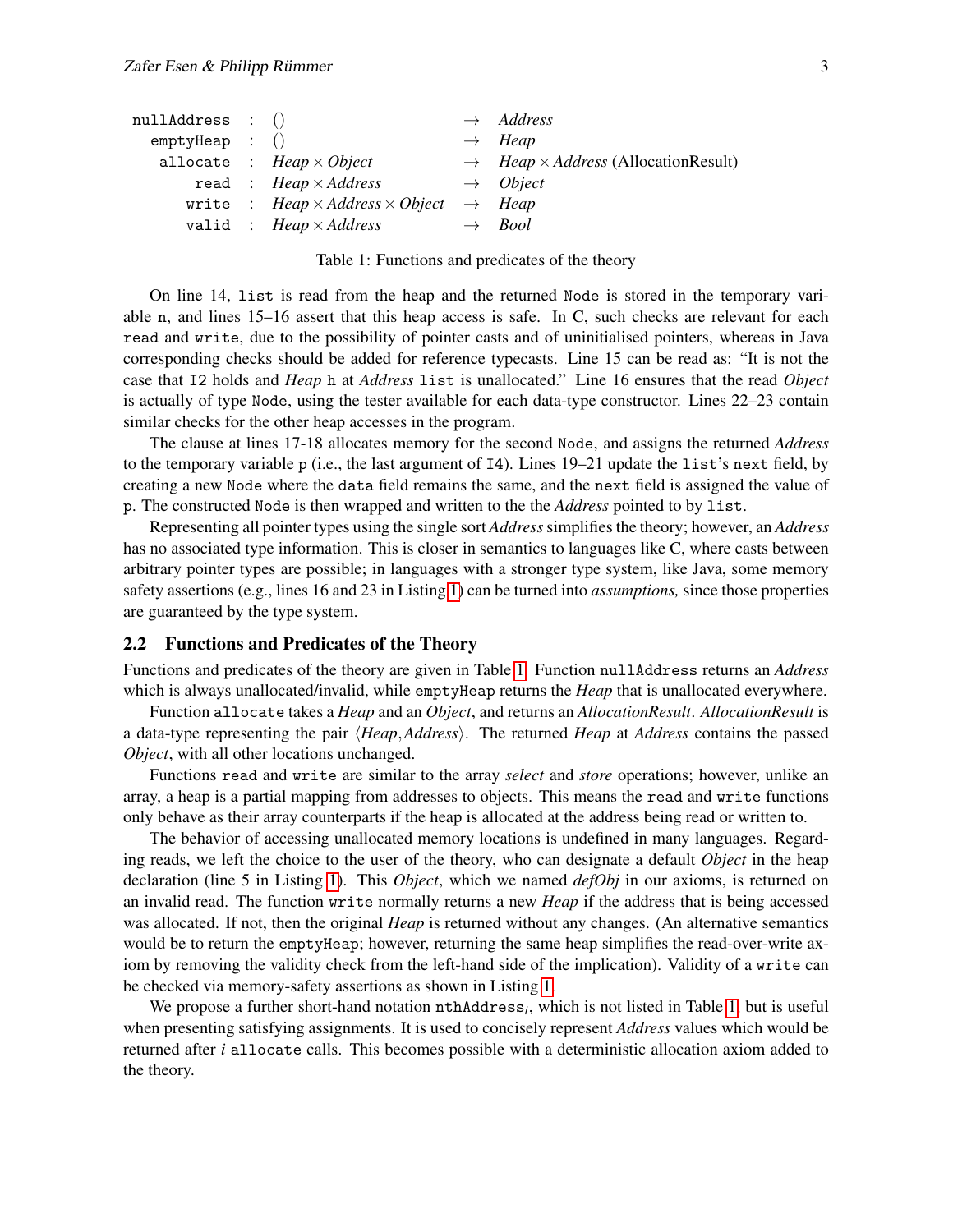## References

- <span id="page-3-3"></span>[1] Nikolaj Bjørner, Kenneth L. McMillan & Andrey Rybalchenko (2013): *On Solving Universally Quantified Horn Clauses*. In Francesco Logozzo & Manuel Fähndrich, editors: Static Analysis - 20th International Symposium, SAS 2013, Seattle, WA, USA, June 20-22, 2013. Proceedings, Lecture Notes in Computer Science 7935, Springer, pp. 105–125, doi[:10.1007/978-3-642-38856-9](http://dx.doi.org/10.1007/978-3-642-38856-9_8) 8.
- <span id="page-3-1"></span>[2] Emanuele De Angelis, Fabio Fioravanti, Alberto Pettorossi & Maurizio Proietti (2017): *Program Verification using Constraint Handling Rules and Array Constraint Generalizations*. Fundam. Inform. 150(1), pp. 73–117, doi[:10.3233/FI-2017-1461.](http://dx.doi.org/10.3233/FI-2017-1461)
- <span id="page-3-5"></span>[3] Temesghen Kahsai, Rody Kersten, Philipp Rümmer & Martin Schäf (2017): *Quantified Heap Invariants for Object-Oriented Programs*. In Thomas Eiter & David Sands, editors: LPAR-21, 21st International Conference on Logic for Programming, Artificial Intelligence and Reasoning, Maun, Botswana, May 7-12, 2017, EPiC Series in Computing 46, EasyChair, pp. 368–384, doi[:10.29007/zrct.](http://dx.doi.org/10.29007/zrct)
- <span id="page-3-0"></span>[4] Anvesh Komuravelli, Nikolaj Bjørner, Arie Gurfinkel & Kenneth L. McMillan (2015): *Compositional Verification of Procedural Programs using Horn Clauses over Integers and Arrays*. In Roope Kaivola & Thomas Wahl, editors: Formal Methods in Computer-Aided Design, FMCAD 2015, Austin, Texas, USA, September 27-30, 2015, IEEE, pp. 89–96. Available at <https://dl.acm.org/doi/10.5555/2893529.2893548>.
- <span id="page-3-4"></span>[5] David Monniaux & Laure Gonnord (2016): *Cell Morphing: From Array Programs to Array-Free Horn Clauses*. In Xavier Rival, editor: Static Analysis - 23rd International Symposium, SAS 2016, Edinburgh, UK, September 8-10, 2016, Proceedings, Lecture Notes in Computer Science 9837, Springer, pp. 361–382, doi[:10.1007/978-3-662-53413-7](http://dx.doi.org/10.1007/978-3-662-53413-7_18) 18.
- <span id="page-3-2"></span>[6] Patrick Maxim Rondon, Ming Kawaguchi & Ranjit Jhala (2008): *Liquid types*. In Rajiv Gupta & Saman P. Amarasinghe, editors: Proceedings of the ACM SIGPLAN 2008 Conference on Programming Language Design and Implementation, Tucson, AZ, USA, June 7-13, 2008, ACM, pp. 159–169, doi[:10.1145/1375581.1375602.](http://dx.doi.org/10.1145/1375581.1375602)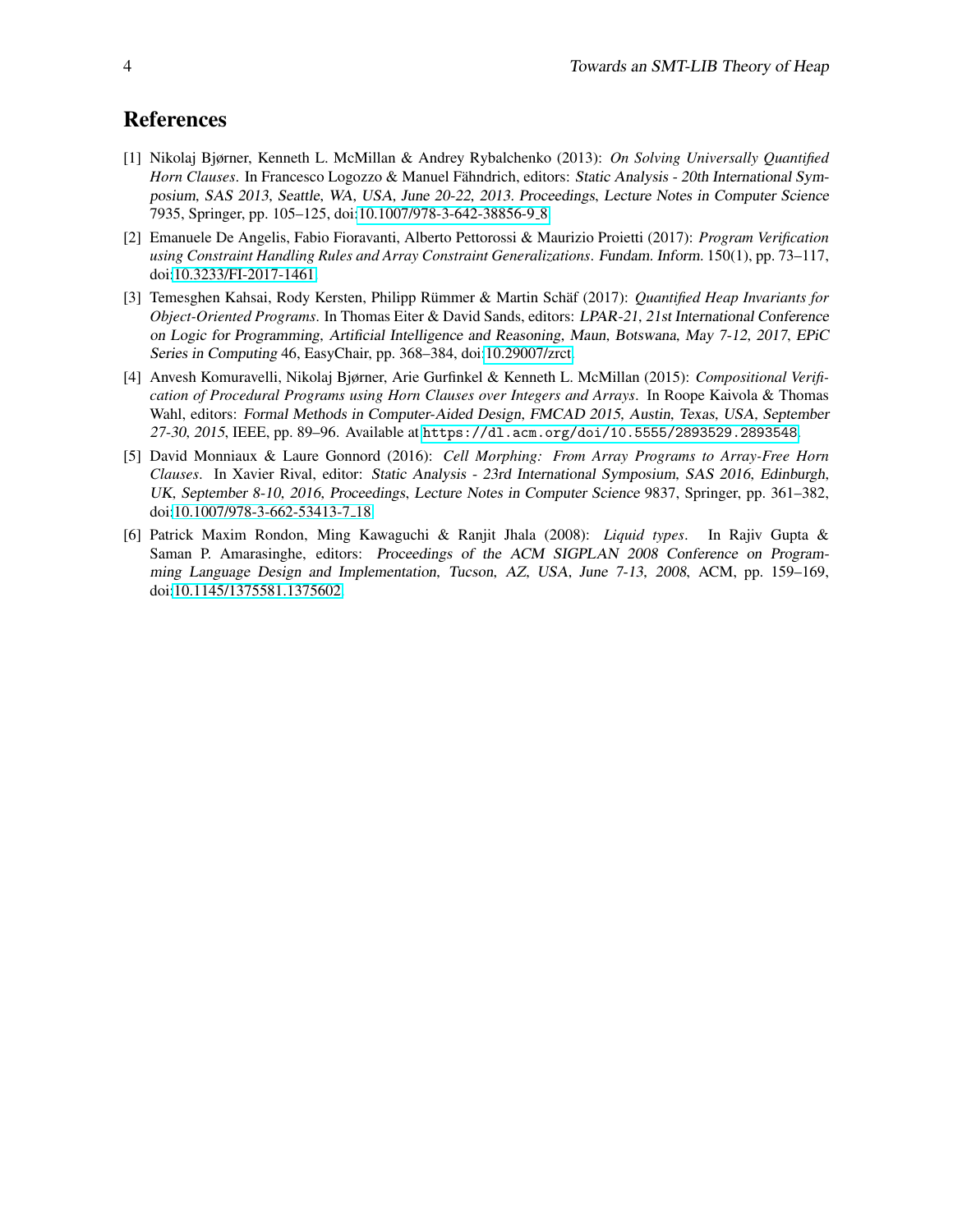## Appendix A Axioms of the Theory

Axioms of the theory are given in Table [2.](#page-4-0) Note that all variables in the table are universally quantified with sorts *h* : *Heap*, *p* : *Address*, *o* : *Object* and *ar* : *AllocationResult*. Variables can also appear subscripted. Let *ar* be an *AllocationResult*, which is the pair  $\langle Heap, Address \rangle$ . We use the notation *ar*. *1* and *ar*. *2* to select the *Heap* and *Address* fields of *ar*, respectively.

As explained in Section [2.2,](#page-2-0) *defObj* is a user-specified term returned on invalid reads.

| valid $(h, p) \implies$ read(write $(h, p, o), p$ ) = o                                         | read-over-write          | $\lceil \text{row} \cdot 1 \rceil$ |
|-------------------------------------------------------------------------------------------------|--------------------------|------------------------------------|
| $p_1 \neq p_2 \implies \text{read}(\text{write}(h, p1, o), p2) = \text{read}(h, p2)$            | read-over-write          | $\lceil \text{row2} \rceil$        |
| allocate $(h, o) = ar \implies \text{read}(ar. 1, ar. 2) = o$                                   | read-over-allocate       | [road]                             |
| $allocate(h, o) = ar \wedge p \neq ar. 2 \implies \text{read}(ar. 1, p) = \text{read}(h, p)$    | read-over-allocate       | $\lceil \text{roa2} \rceil$        |
| $\neg \text{valid}(h, p) \implies \text{write}(h, p, o) = h$                                    | invalid write            | [ivwt]                             |
| $\neg \text{valid}(h, p) \implies \text{read}(h, p) = \text{defObj}$                            | invalid read             | [ivrd]                             |
| $\neg valid(emptyHeap,p)$                                                                       | empty heap validity      | [ $vld1$ ]                         |
| $\neg valid(h, nullAddress)$                                                                    | nullAddress validity     | $\lceil v \cdot 1d \cdot 2 \rceil$ |
| allocate $(h, o) = ar \implies \neg valid(h, ar, 2) \wedge valid(ar, 1, ar, 2) \wedge$          | allocation               | [alloc $1$ ]                       |
| $(\forall p. ar. 2 \neq p \implies (\text{valid}(h, p) \Leftrightarrow \text{valid}(ar.1, p)))$ |                          |                                    |
| $(\forall p. (valid(h1, p) \Leftrightarrow valid(h2, p)) \wedge read(h1, p) = read(h2, p))$     | extensionality           | [ext]                              |
| $\implies h1 = h2$                                                                              |                          |                                    |
| $(\forall p. \text{valid}(h_1, p) \Leftrightarrow \text{valid}(h_2, p)) \implies$               | deterministic allocation | [alloc2]                           |
| allocate $(h1, o1)$ . 2 = allocate $(h2, o2)$ . 2                                               |                          |                                    |
| $\exists f : Nat \rightarrow Heap, g : Nat \rightarrow Address.$                                | constructability         | [cons]                             |
| $f(0) =$ emptyHeap $\wedge g(0) =$ nullAddress $\wedge$                                         |                          |                                    |
| $\forall i : Nat. \langle f(i+1), g(i+1) \rangle = \text{allocate}(f(i), defObj) \land$         |                          |                                    |
| $\forall p : Addr. \exists i : Nat. g(i) = p$                                                   |                          |                                    |

<span id="page-4-0"></span>Table 2: Axioms of the theory

- [row1] Reads from an *Address p* that was allocated and previously written to using *Object o*, returns *o*. This is similar to the array read-over-write axiom; however, here it is only applied when the accessed location was previously allocated.
- [row2] Reads from *Address p*<sub>2</sub> from a *Heap h* written at *Address p*<sub>1</sub> is the same as directly reading *Address p*<sup>2</sup> from *Heap h*. This axiom is exactly the same as the corresponding array read-overwrite axiom. Checking for validity here is not required due to the axiom [ivwt].
- [roa1] Reading from a *Heap*, using the *Address* returned from an allocation using *Heap h* and *Object o*, returns *o*.
- [roa2] Reading from a *Heap* using an *Address p* that is different than the *Address* returned from the allocation, which was done using *Heap h* and *Object o*, is the same as directly reading *p* from *h*.
- [ivwt] A write to an invalid *Address* of *Heap h* returns *h*.
- [ivrd] A read from an invalid *Address* of a *Heap* returns the *defObj* term.
- [vld1] Empty heap is completely unallocated.
- [vld2] nullAddress is unallocated in any *Heap*.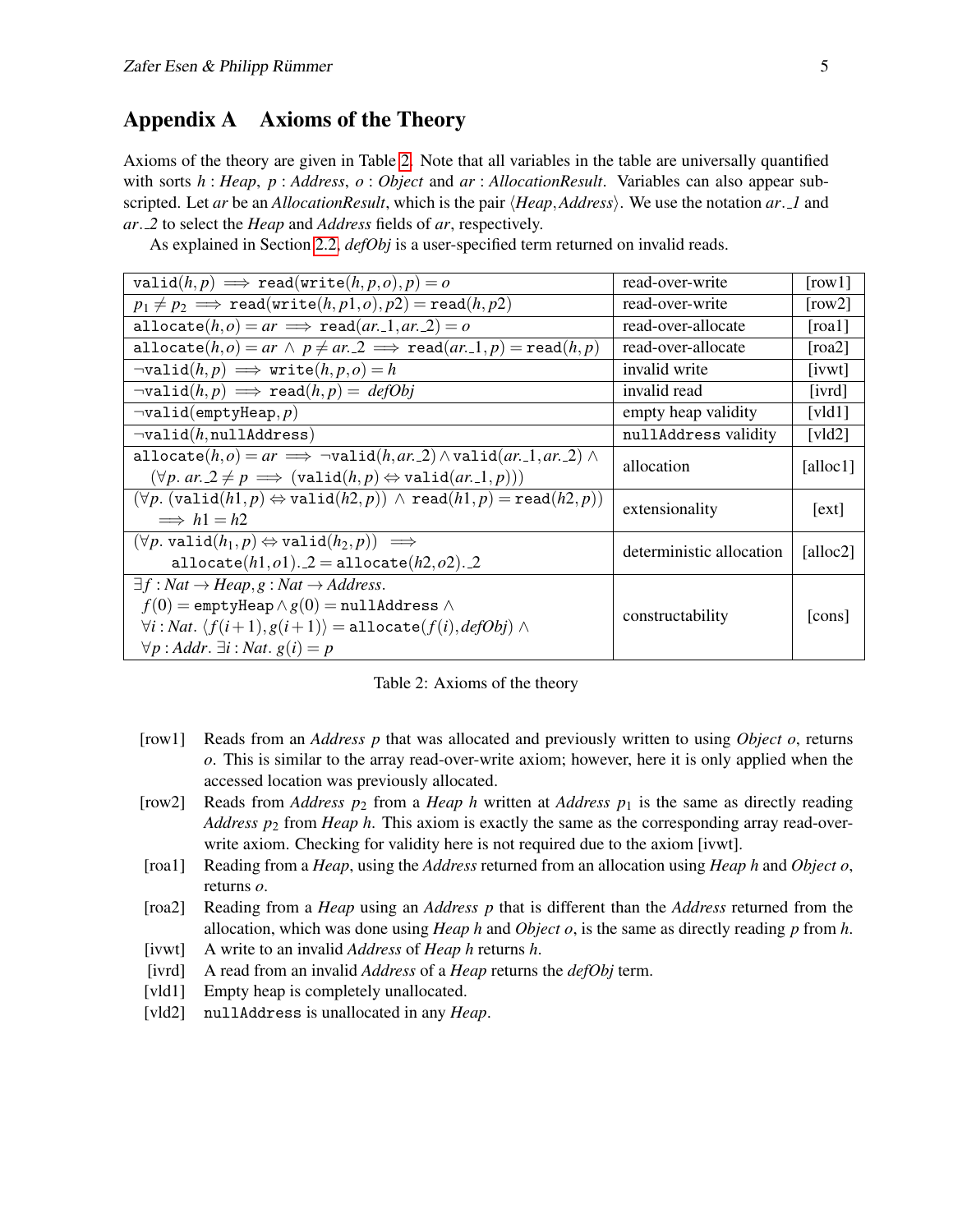- [alloc1] Allocation takes a *Heap h*, and returns a new *Heap* where the *Address* is allocated (i.e. valid). It also says that the newly allocated *Address* must have been unallocated at *h*. The last conjunct in the axiom states that the validity of both *Heap*s are the same at all *Address*es except the one which was just allocated.
- [alloc2] This axiom is to ensure that the allocations are done in a deterministic fashion. If two *Heap*s were both allocated at exactly the same *Address*es (i.e. a result of the same number of allocate calls), then allocating a new *Object* on any of these two *Heap*s will return the same *Address*.
	- [ext] The extensionality axiom states that, given any *Address p*, if both *Heap*s are allocated at *p*, and reads from *p* return the same *Object* in both of them, then the two *Heap*s must be the same.
	- [cons] This axiom makes the *Heap* constructable by enumerating every *Heap* and *Address*. This can also be expressed as an induction axiom. *defObj* in the axiom represents an arbitrary term.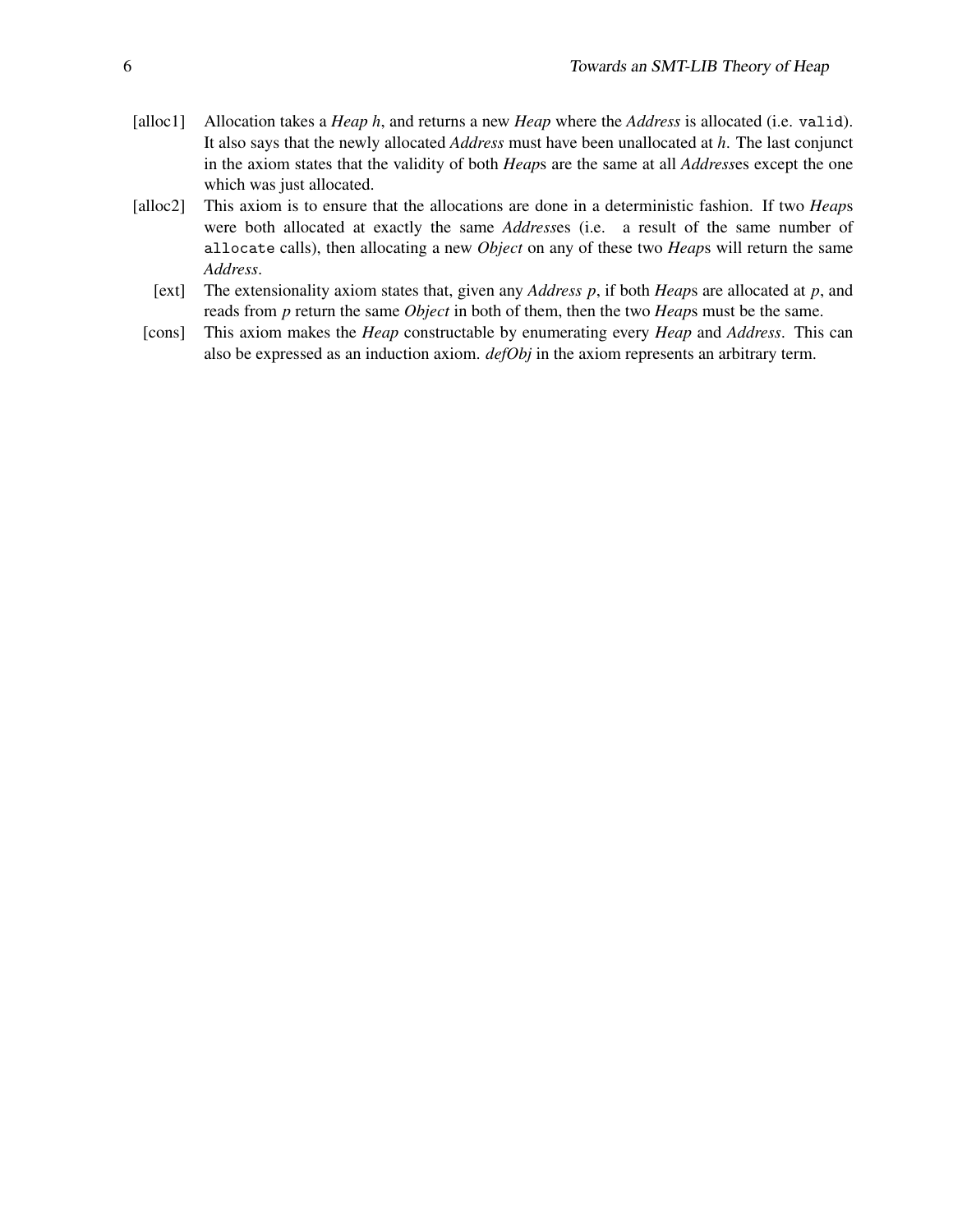### Appendix B Complete SMT-LIB Encoding of the Example Program

```
1 ; Complete SMT–LIB encoding of the example program
 2 ( declare-heap
 3 Heap ; name of the heap sort to declare<br>4 Address : name of the Address sort to decl
                                                    ; name of the Address sort to declare
 5 Object ; object sort, usually one of the data-types
 6 (WrappedInt 0) ; the default object stored at unallocated addresses ; data-types ; data-types
 7 ( ( Object 0) ( Node 0)) ; data-types<br>8 ( ( ( Wrapped Int ( get Int Int)) ; constructo
 8 (((WrappedInt (getInt Int)) ; constructors for sort Object (WrappedNode (getNode Node))
        9 ( WrappedNode ( getNode Node ) )
10 ( WrappedAddr ( getAddr Address ) ) )
11 ((Node (data Int) (next Address))))) ; constructors for sort Node
12
13 ; Object, Node, AllocationResult are declared as side-effect of the heap declaration:
14 ; ( declare - datatypes ( ( Object 0) ( Node 0) ( Allocation Result 0 ) )
15 ; (((\text{WrappedInt } (getInt \text{Int}))16 ; (WrappedNode (getNode Node))
17 ;<br>
18 : (WrappedAddr (getAddr Address))<br>
((Node (data Int) (next Address))
    18 ; ( ( Node ( d a t a Int ) ( next Address ) ) )
19 ; ((\text{Alloc} \text{Res} \text{Ctor } (\text{--} 1 \text{Heap } (\text{--} 2 \text{ Address}))))20
21 ; Invariant declarations
22 ( declare-fun I1 ( Heap ) Bool ) ; \langle h \rangle<br>
23 ( declare-fun I2 ( Heap Address ) Bool ) ; \langle h, h \rangle( declare-fun I2 ( Heap Address ) Bool )
24 ( declare-fun I3 ( Heap Address Node ) Bool ) ; <h, list, n><br>25 ( declare-fun I4 ( Heap Address Node Address ) Bool ) : <h list n
25 ( declare-fun I4 ( Heap Address Node Address ) Bool ) ; <h, list, n, p><br>26 ( declare-fun I5 ( Heap Address ) Bool ) ; <h, list >
    (declare-fun I5 (Heap Address) <math>Bool</math>)\frac{27}{28}; I1 (emptyHeap).
29 (assert (I1 emptyHeap))
30
31 \mid; 12 \cdot (ar \cdot 1, ar \cdot 2) :− 11(h), ar = allocate (h, WrappedNode (Node (0, NULL))).
\begin{array}{c|c} 32 \end{array} (assert (forall ((h Heap) (list Address) (ar AllocationResult)) (33)( =)34 ( and (I1 h) (= ar (allocate h (WrappedNode (Node 0 NULL)))))
35 ( I2 ( 1 ar ) (2 ar ) ) ) )
36
37 ; I 3 ( h, list, n ) : - I 2 ( h, list), n = getNode (read ( h, list)).
38 (assert (forall ((h Heap) (list Address) (n Node))
39 (=>
40 \vert (and (I2 h list) (= n (getNode (read h list))))41 ( I3 h list n ) ) ) )
42 ; false : - I2(h, list), !valid(h, list).
43 (assert (forall ((h Heap) (list Address))
44 (\Rightarrow45 ( and (I2 h list ) ( not ( valid h list ) ))\begin{array}{c|cc} 46 & \text{false} \end{array} (1) \begin{array}{c} \text{false} & \text{false} \end{array} (h, list), 1
     ; false :- I2(h, list), !isWrappedNode(read(h, list)).
48 (assert (forall ((h Heap) (list Address))
49 ( \Rightarrow )
50 (and (I2 h list) (not (isWrappedNode (read h list))))
51 false ))
52
53 ; I4 (ar. 1, list, n, ar. 2) :− I3 (h, list, n),<br>54 ;
                                        ar = a l locate(h, WrappedNode(Node(data(n)+1, NULL))),
55 (assert (forall ((h Heap) (list Address) (ar AllocationResult) (n Node))
\begin{array}{c|c}\n56 & & \n\hline\n57 & & \n\hline\n\end{array}\begin{array}{c|c} 57 \\ 58 \end{array} (and \begin{array}{c} \text{(and (I3 h list n)} \\ \text{(= ar (alloca))}) \end{array}58 (= ar (allocate h (WrappedNode (Node (+ (data n) 1) NULL )))))<br>59 (14 ( 1 ar) list n ( 2 ar) ))))
                        (I4 (-1 ar) list n (-2 ar) ))60
```